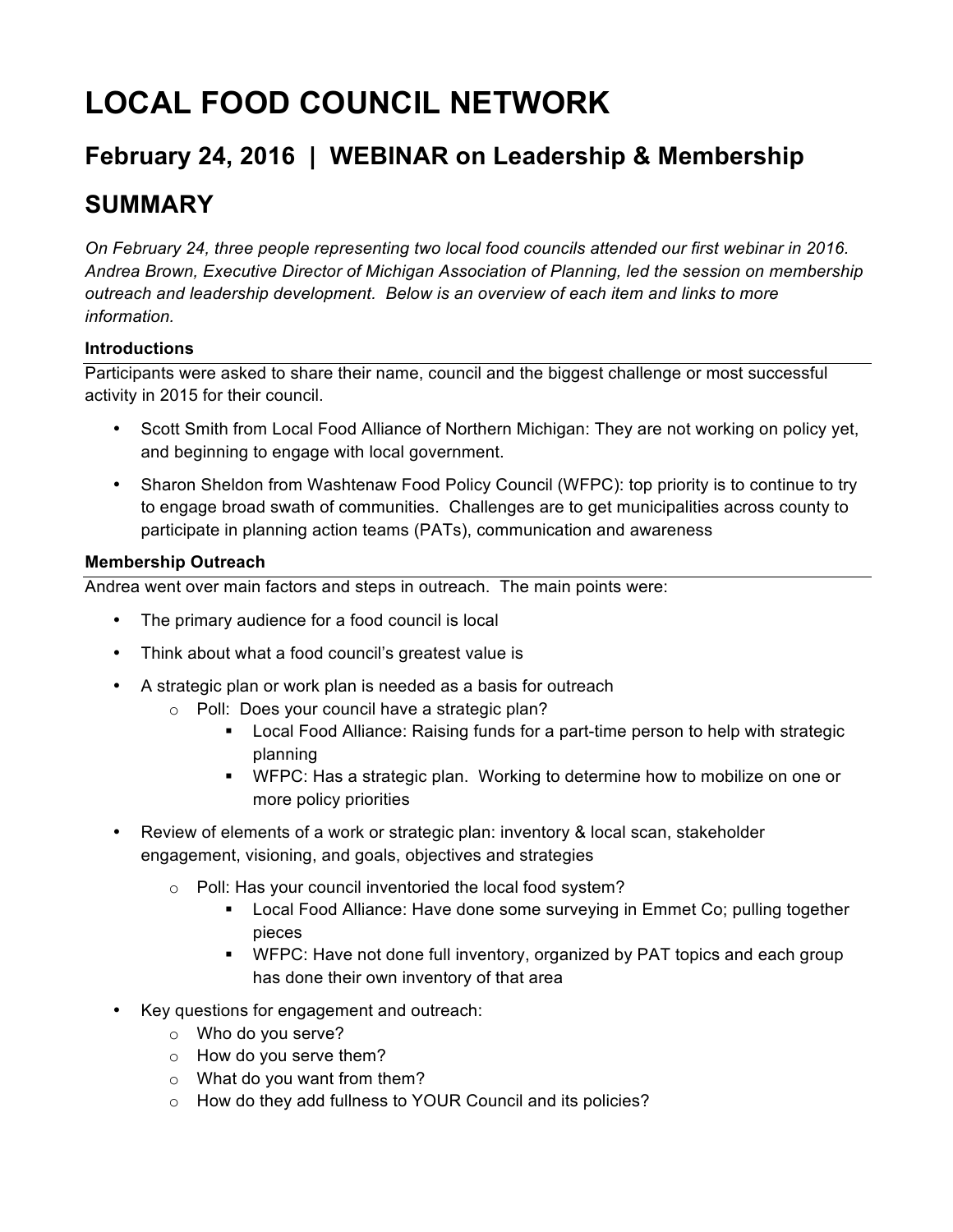- o What strengths and gifts do they bring to your initiative?
- $\circ$  How do you include them in meaningful ways that add value to the council AND provide personal/professional satisfaction to the volunteer?
- Local government and planners can be natural ally
	- o Poll: Have you developed a relationship with a local government?
		- Local Food Alliance: Good relationship with business community, mainly around local chamber of commerce – have gotten food and ag into that discussion
		- § WFPC: Formally connected to Washtenaw County Board of Commissioners
		- Laura Goddeeris from CRFS: Survey from the International City/County Management Association suggests potential for expanded coordination/collaboration between food councils and local planners/governments in MI
- Discussion of types of stakeholders
	- o Poll: Who is missing from your council? Who has been an unlikely ally?
		- WFPC: Faith-based orgs have been hard to engage; trying to get business leaders and/or labor to join; keeping seats filled is a part-time job. Members like idea of being connected but things change; the requested 2-year commitment doesn't always work out.
- Develop a stakeholder engagement plan that identifies key stakeholders and the public outreach tools you plan to use. Make sure that those not normally at the table are identified.
	- $\circ$  The International Association of Public Participation has a spectrum of public participation which is helpful to use as a first step (see http://c.ymcdn.com/sites/www.iap2.org/resource/resmgr/imported/IAP2%20Spectrum\_ve rtical.pdf)
	- $\circ$  Build a friends of local food contact list, but you must follow up in order to make participation meaningful.
- Discussion of outreach methods
	- $\circ$  Poll: Have you done intentional outreach and what methods have you use?
		- § WFPC: Have presence at annual local food summit; table at other local, related events; table at all farmers markets in summer
	- $\circ$  Proactive methods like individual mailings, community workshop and social networking
	- o Poll: Do you use social media? Which type? Has it been effective?
		- Local Food Alliance: Has used Facebook some
		- § Discussion: Can we link up local councils on Facebook or other social media? To see the list of local food councils in Michigan, go to http://www.michiganfood.org/get\_involved/connect\_with\_a\_local\_group#localfoo dcouncils
	- o Basic methods such as newsletters, website postings, fliers, boosting Facebook posts or tweeting daily
	- o Make friends with local media

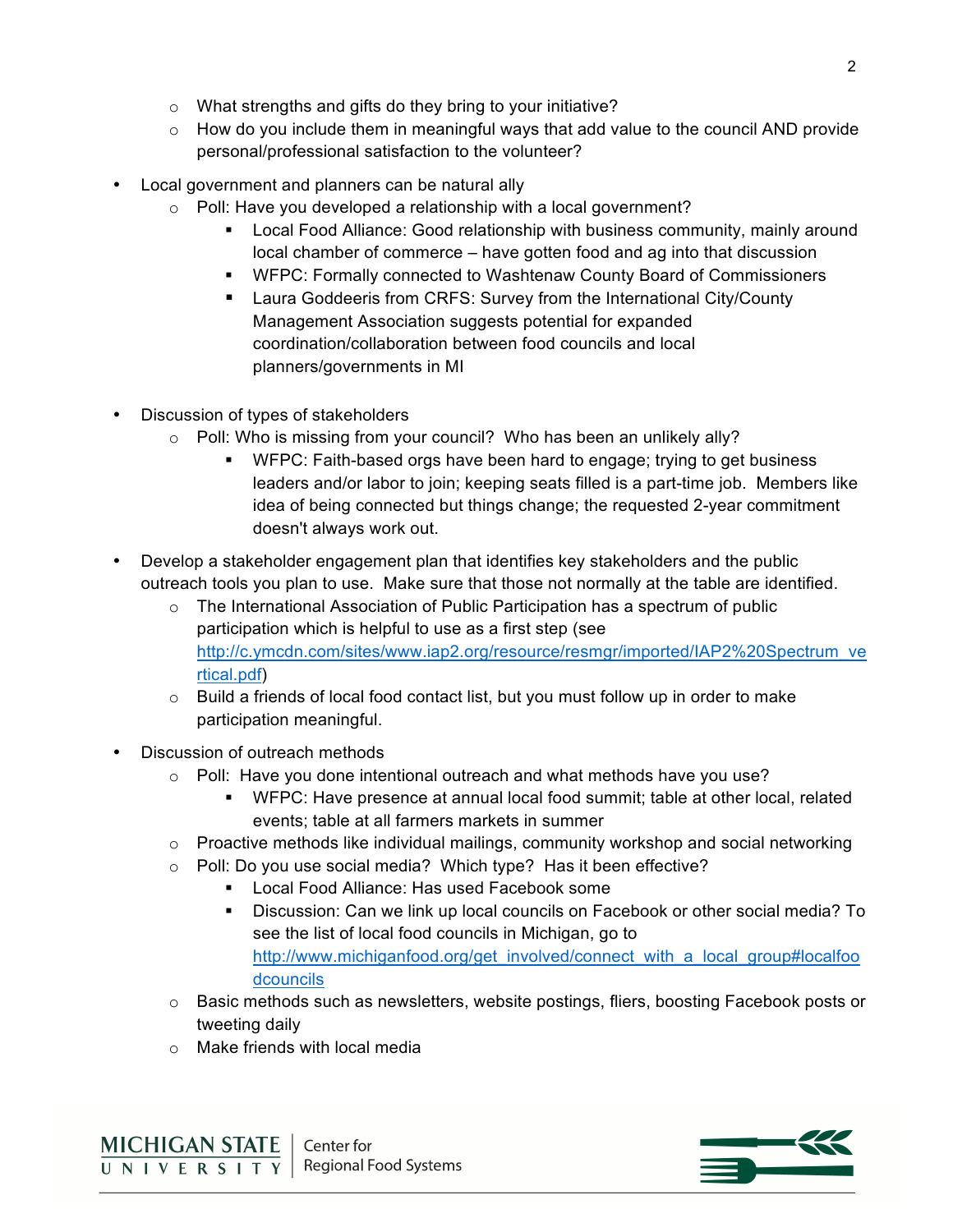- o You need an elevator speech about the value of local food
- $\circ$  One page information sheets to distribute at events and customized to the audience
	- § For example, the UP Food Exchange has Community Food Systems Guides for citizens (http://upfoodexchange.com/wp-content/uploads/2014/11/Community-Food-Systems-Citizens-12.17.14.pdf) and decision-makers (http://upfoodexchange.com/wp-content/uploads/2014/11/Community-Food-Systems-Decision-Makers-12.17.14.pdf)
- o Important to brand your council logo, etc.
- How to create members
	- o Show the value of the council to members
	- $\circ$  Consider "membership" low dues or free, sponsorships, membership brochure
- Making membership meaningful
	- o Share the council's vision
	- o Have goals and objectives and share how they are being reached

#### **Leadership**

Andrea discussed how to build leaders and teams. The key points were:

- The council should identify future leaders, engage them, teach them, empower them and then let them go do work.
- Review of the characteristics of a good leader including not afraid to make mistakes and gladly shares responsibility
- Overview of how to build leadership including creating a committee system and always having an "ask".
- Team building needs strong empathetic leadership; consistent and open communication; mutual respect and a sense of equality, understanding of roles and strengths of members, willingness to take initiative and be creative; and flexibility
- Many different types of leadership styles, all can contribute and different types are needed
- Discussion of common reasons teams don't win ranging from they don't understand the vision to missing key players

To access the recording and slides used during the meeting, visit: http://foodsystems.msu.edu/resources/mlfcn\_membership\_leadership\_development\_webinar

#### **OUTCOMES:**

- Three people from two Local Food Councils and other agencies had the chance to network and learn from each other.
- Increased network knowledge about membership outreach
- Increased network knowledge about leadership and team building